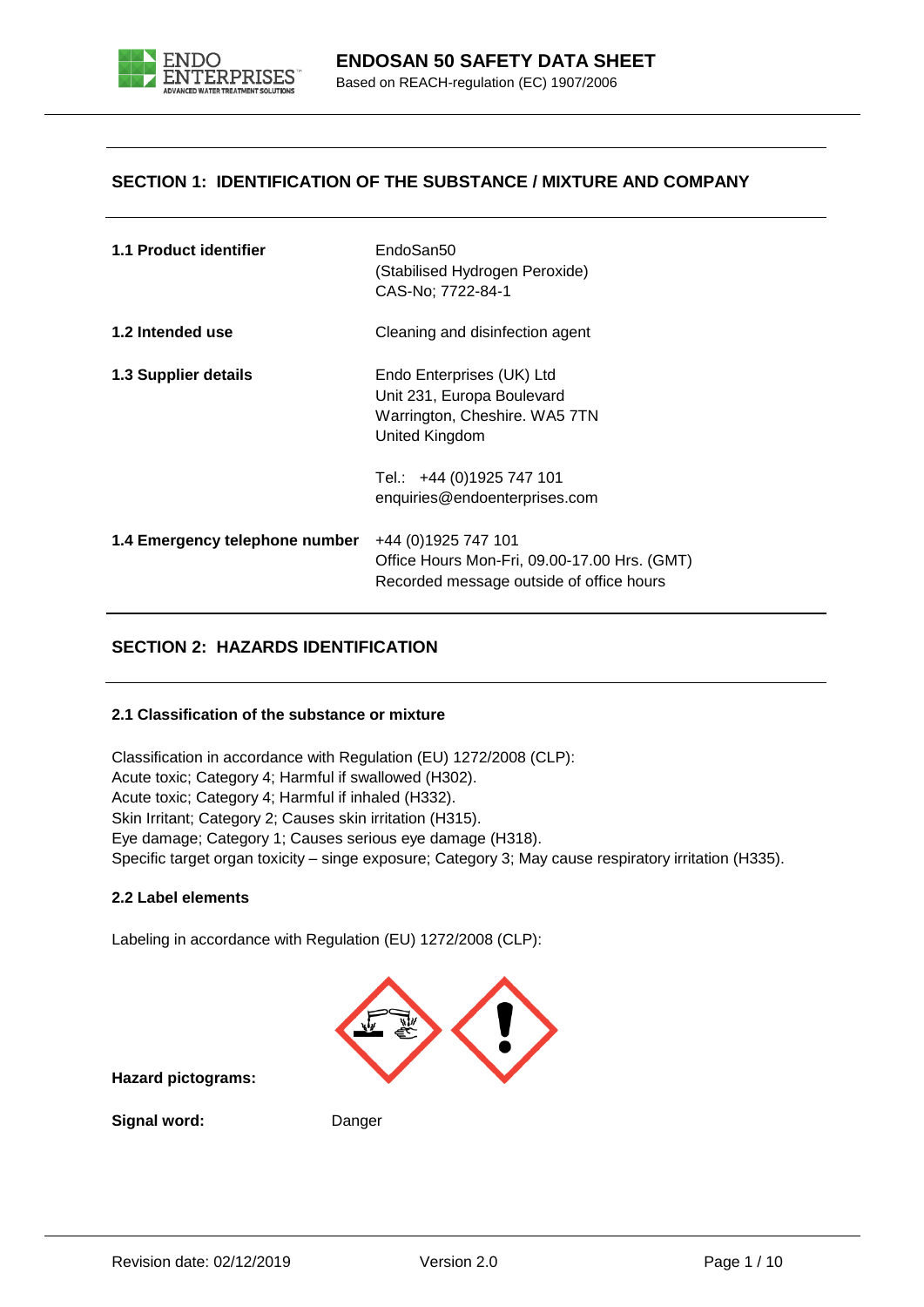

#### **Hazard statements:**

| H302                             | Harmful if swallowed.                                                                                                                                                                              |
|----------------------------------|----------------------------------------------------------------------------------------------------------------------------------------------------------------------------------------------------|
| H332                             | Harmful if inhaled.                                                                                                                                                                                |
| H315                             | Causes skin irritation.                                                                                                                                                                            |
| H318                             | Causes serious eye damage.                                                                                                                                                                         |
| H335                             | May cause respiratory irritation.                                                                                                                                                                  |
| <b>Precautionary statements:</b> |                                                                                                                                                                                                    |
| <b>Prevention:</b>               |                                                                                                                                                                                                    |
| P102+P405                        | Store locked up and out of reach of children.                                                                                                                                                      |
| P <sub>220</sub>                 | Keep away from combustible materials.                                                                                                                                                              |
| P403+P235                        | Store in a well ventilated place, keep cool.                                                                                                                                                       |
| P <sub>280</sub>                 | Wear protective gloves/protective clothing/eye protection/face<br>protection.                                                                                                                      |
| Response:                        |                                                                                                                                                                                                    |
| P301+P330+P315                   | IF SWALLOWED: Rinse mouth, get immediate medical<br>advice/attention.                                                                                                                              |
| P302+P360+P313                   | IF ON SKIN: Rinse immediately contaminated clothing and skin with<br>plenty of water before removing clothes. Get medical advice/attention.                                                        |
|                                  | P305+P351+P338+P315 IF IN EYES: Rinse cautiously with water for several minutes. Remove<br>contact lenses, if present and easy to do. Continue rinsing. Get<br>immediate medical advice/attention. |
| P314                             | Get medical advice/attention if you feel unwell.                                                                                                                                                   |
|                                  |                                                                                                                                                                                                    |

Hazardous components which must be listed on the label:

- *Hydrogen Peroxide 7722-84-1*

# **2.3 Other Hazards**

### **Physical/Chemical Hazard:**

- Risk of decomposition on heating.
- Risk of decomposition in contact with incompatible products: metal oxides, metal ions (e.g. Mn, Fe, Cu, Ni, Cr, Zn), metal salts, bases and reducing agents.
- Sustains the combustion of combustible materials.

# **SECTION 3: COMPOSITION / INFORMATION ON INGREDIENTS**

# **3.1 Substance**

**N/A**

### **3.2 Mixture**

| EC Index No. | International Chemical Identification | EC No.    | CAS No.   | %                |
|--------------|---------------------------------------|-----------|-----------|------------------|
| 008-003-00-9 | hydrogen peroxide solution  %         | 231-765-0 | 7722-84-1 | $48.1 -$<br>49.9 |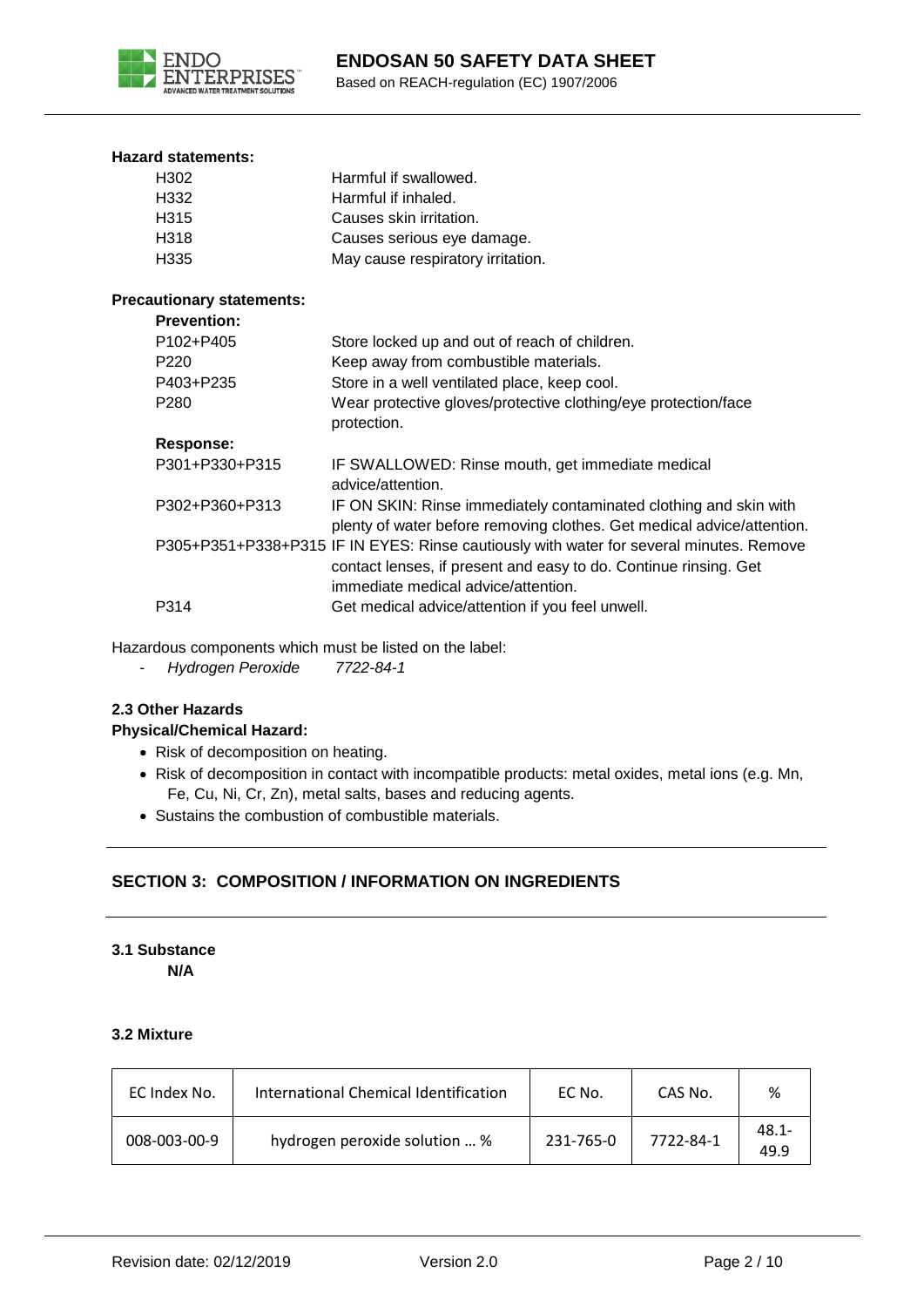

Based on REACH-regulation (EC) 1907/2006

| Classification                                              |                                          | Labelling                           |                                          |                                      |                                                                                                                                                                                                                                                                                       |
|-------------------------------------------------------------|------------------------------------------|-------------------------------------|------------------------------------------|--------------------------------------|---------------------------------------------------------------------------------------------------------------------------------------------------------------------------------------------------------------------------------------------------------------------------------------|
| <b>Hazard Class</b><br>and Category<br>Code(s)              | Statement<br>Code(s)<br>Hazard           | Signal Word<br>Pictogram<br>Code(s) | Statement<br>Code(s)<br>Hazard           | Suppl. Hazard<br>Statement<br>ode(s) | Specific Conc. Limits,<br>M-Factors                                                                                                                                                                                                                                                   |
| Ox. Liq. 1<br>Acute Tox. 4<br>Acute Tox. 4<br>Skin Corr. 1A | H <sub>271</sub><br>H332<br>H302<br>H314 | GHS03<br>GHS05<br>GHS07<br>Dgr      | H <sub>271</sub><br>H332<br>H302<br>H314 |                                      | Ox. Liq. 1; H271: C >= 70%<br>Ox. Liq. 2; H272: 50% <= C < 70%<br>Skin Corr. 1A; H314: C >= 70%<br>Skin Corr. 1B; H314: 50% $\leq C$ < 70%<br>Skin Irrit. 2; H315: 35% <= C < 50%<br>Eye Dam. 1; H318: 8% <= C < 50%<br>Eye Irrit. 2; H319: 5% <= C < 8%<br>STOT SE 3; H335: C >= 35% |

# **SECTION 4: FIRST AID MEASURES**

### **4.1 Description of first aid measures**

#### **Skin contact**

Wash off immediately with plenty of water removing all contaminated clothes and shoes. Keep warm. If skin irritation persists, seek medical advice/attention.

Wash contaminated clothing with plenty of water to prevent fire/combustion risk.

#### **Eye contact**

Rinse immediately with plenty of water, including under the eyelids, for at least 15 minutes. Remove contact lenses if possible and continue rinsing. Seek medical attention immediately.

#### **Ingestion**

Rinse mouth. Give small amounts of water to drink. Do not induce vomiting. Never give anything by mouth to an unconscious person. Keep warm. Seek medical attention immediately.

#### **Inhalation**

Remove from exposure, lie down. Keep warm. Oxygen or artificial respiration if needed. Seek medical attention immediately.

Ensure injured person(s) are removed from contaminated area before treatment. Wear gloves when handling contaminated articles etc.

#### **4.2 Most important symptoms and effects**

Irritant for skin and eyes.

May lead to severe eye damage & pulmonary oedema.

#### **4.3 Indication of any immediate medical attention and special treatment**

Symptomatic treatment. See section 11.1 for further detail.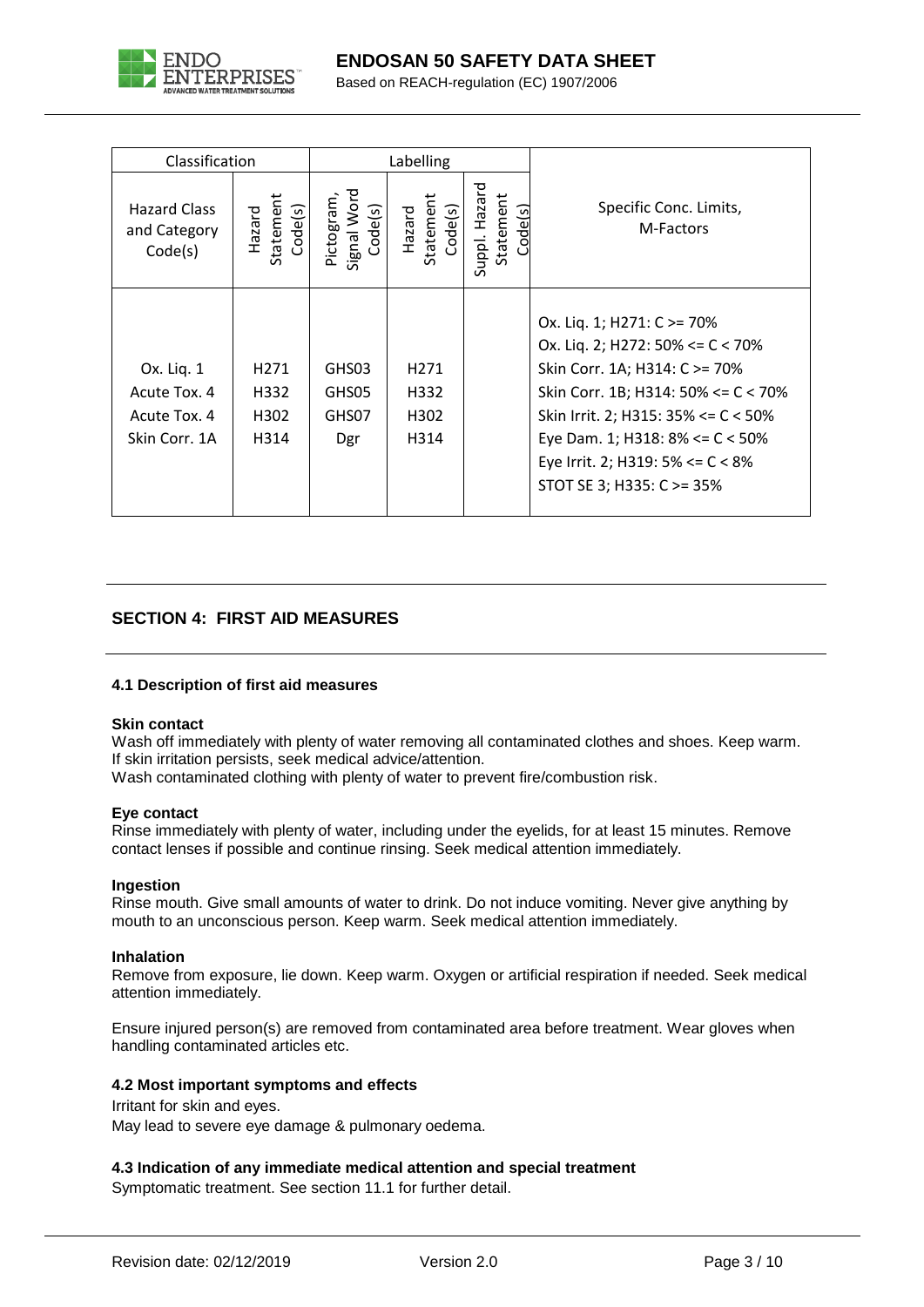

### **SECTION 5: FIREFIGHTING MEASURES**

#### **5.1 Extinguishing media**

The product itself does not burn – use extinguishing media suitable to scenario/surroundings. Water or water spray/mist are preferred as they will also dilute the product.

#### **5.2 Special hazards arising from the substance or mixture**

In case of fire, hydrogen can generate oxygen what can contribute to the intensity of the fire. The product itself does not burn but it sustains the combustion of combustible material. Risk of explosion if mixed with combustible material. Pressure build-up in confined space (risk of decomposition).

#### **5.3 Advice for firefighters**

Wear self-contained breathing apparatus (SCBA) and full protection chemical suit.

#### **5.4 Specific methods**

Cool product containers / tanks with water spray.

### **SECTION 6: ACCIDENTAL RELEASE MEASURES**

#### **6.1 Personal precautions, protective equipment and emergency procedures**

Avoid contact with skin, eyes and clothing. Wear Personal Protective Equipment (face shield & safety goggles, chemical gloves, chemical safety boots/wellingtons, chemical suit).



If product is being sprayed, fogged or undergoing rapid decomposition Respiratory Protective Equipment (RPE, carbon filter type FFP3) should be worn in the vicinity.



Ensure adequate ventilation, remove sources of ignition and combustible materials from area. Keep people away from, and upwind of leak. Do not return spilled product to containers for re-use.

#### **6.2 Environmental precautions**

Prevent undiluted product from entering drains. Should not be released into the environment.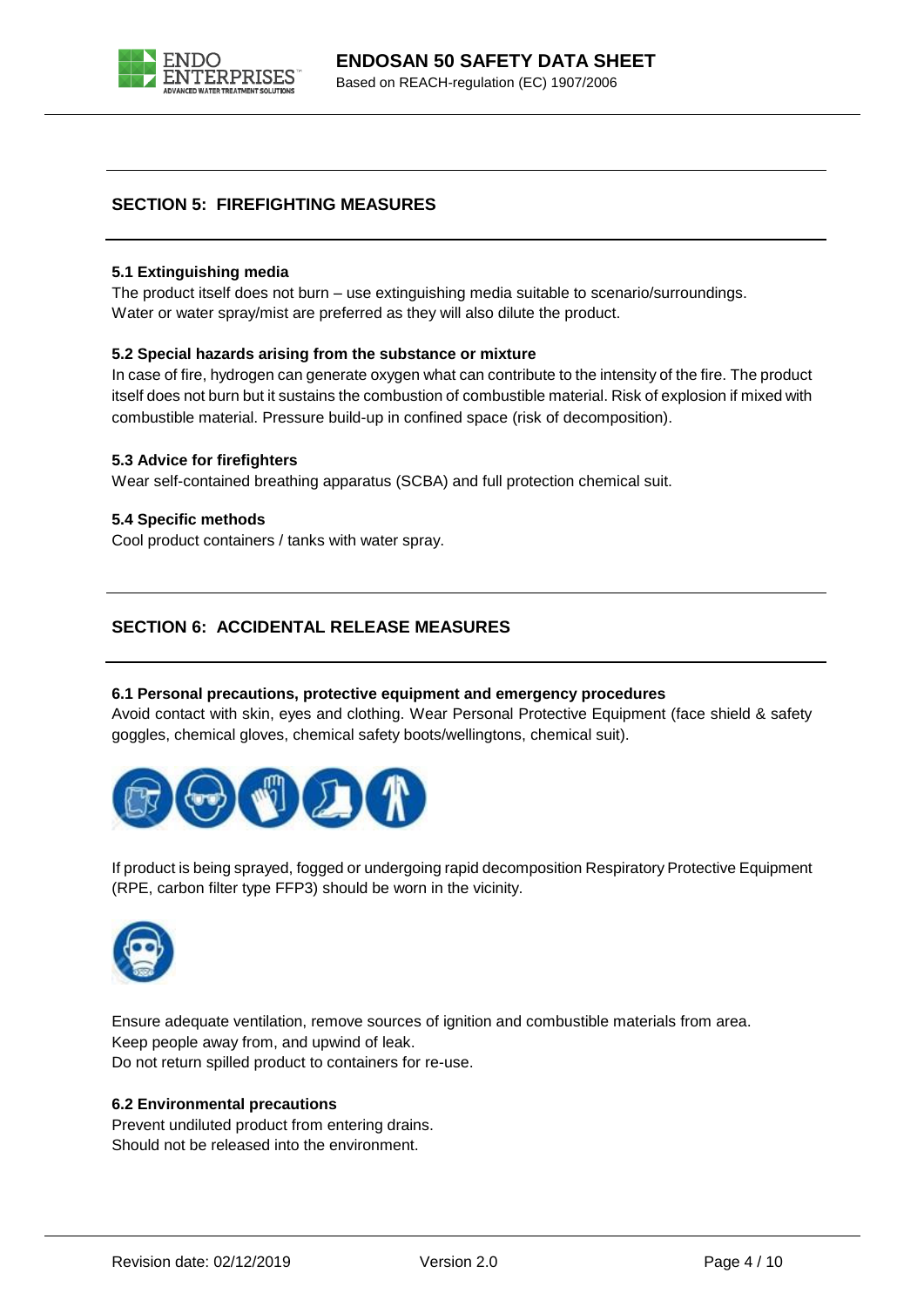

#### **6.3 Methods and materials for containment and cleaning up**

Prevent from spreading, use dam equipment as necessary. Diluted solution can be washed into drains with plenty of water. Contact the relevant local authorities. Do not return spilled product to containers for re-use.

#### **6.4 Reference to other sections**

n.a.

### **SECTION 7: HANDLING AND STORAGE**

#### **7.1 Precautions for safe handling**

Open container carefully in case of pressure build up, avoid exposure, wear suitable PPE. Protect product from contamination and keep away from sources of ignition and combustible materials. Ensure adequate ventilation, especially in confined areas.

Never return unused product to container for re-use.

When dosing water systems, ensure system is suitably vented to prevent pressure build-up during active decomposition.

#### **7.2 Conditions for safe storage, including any incompatibilities**

Keep in a cool, well-ventilated place. Keep away from heat, sources of ignition and combustible materials. Condition of containers should be checked regularly. Store in original container where possible, if transferred store in a clean receptacle equipped with a vent. Storage containers/vessels should be stainless steel or plastic (PVC/HDPE preferred).

Materials to avoid: combustible material, reducing agents, organic materials, bases, metal oxides, metal ions (e.g. Mn, Fe, Cu, Ni, Cr, Zn), metal salts, rust, dirt.

#### **7.3 Specific end uses**

For specific advice on dosage/application rates for disinfection please contact supplier direct.

### **SECTION 8: EXPOSURE CONTROLS / PERSONAL PROTECTION**

#### **8.1 Control parameters**

DNEL hydrogen peroxide: MAC-value 1 ppm 1,4 mg/m<sup>3</sup> (human, inhalation, long-term)

PNEC hydrogen peroxide: 0.0126 mg/l (fresh water) PNEC hydrogen peroxide: 0.0126 mg/l (marine water) PNEC hydrogen peroxide: 0.0023 mg/kg (soil) PNEC hydrogen peroxide: 4.66 mg/l (STP)

#### **8.2 Exposure controls**

Appropriate engineering controls;

Ensure availability of safety showers/eyewash stations/running water local to handling areas. Ensure adequate ventilation in work area.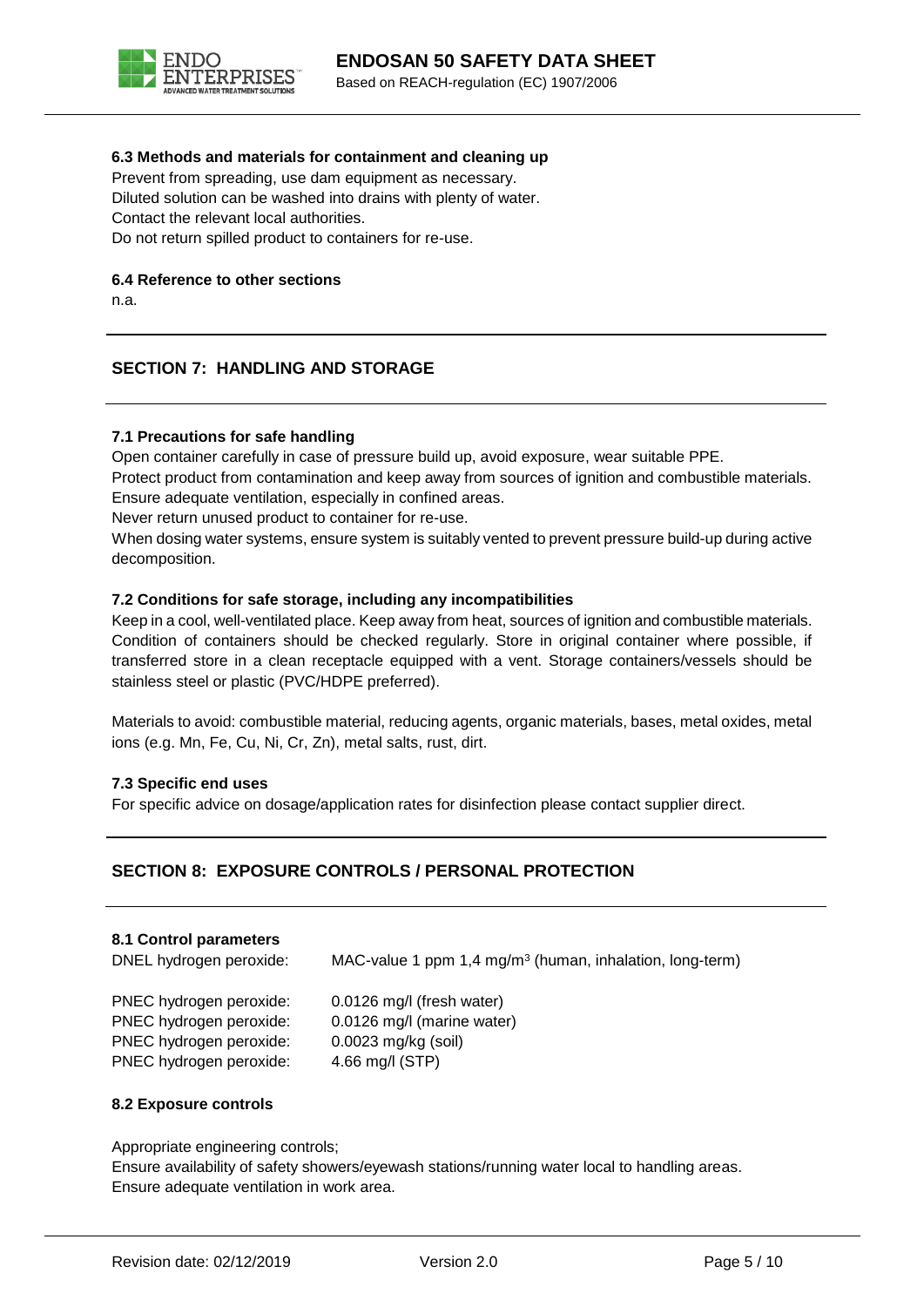

Ensure suitable workspace for handling containers and product including pouring between receptacles. All receptacles and wetted transfer equipment must be free of contamination and of suitable materials of construction.

Individual protection measures;

For general handling the following minimum PPE is recommended:-



Safety eyewear should be worn at all times. Type (LEP, Goggles) depends upon task.



Use gloves when handling product, e.g;

- Butyl rubber, penetration time >480 mins, thickness 0.7mm
- Natural rubber, penetration time >480 mins, thickness 1mm
- Nitrile rubber, penetration time >480 mins, thickness 0.33mm



In case of spraying/fogging wear RPE (e.g. FFP3 filter type). Need for RPE when in close proximity to pouring product should be assessed.

Additional PPE may be required (face visor, chemical safety footwear, chemical suit etc) dependant upon task and location – a full risk assessment should be completed.

Environmental exposure controls;

All vessels/containers should be adequately bunded.

### **SECTION 9: PHYSICAL AND CHEMICAL PROPERTIES**

#### **9.1 Information on basic physical and chemical properties**

| Physical state:         | Liquid                                      |
|-------------------------|---------------------------------------------|
| Color:                  | Colorless                                   |
| Odor:                   | Pungent                                     |
| pH (100%):              | < 1.5                                       |
| Freezing point:         | $-52 °C$                                    |
| Boiling point / range:  | 114 $\degree$ C                             |
| Flash point             | Not flammable                               |
| Evaporation rate:       | $> 1$ (n-butyl acetate = 1)                 |
| Lower explosion limit:  | N/A                                         |
| Upper explosion limit:  | N/A                                         |
| Vapor pressure:         | 1100 Pa (by 20 °C, Total)                   |
| Relative vapor density: | Not known                                   |
| Density:                | 1195 kg/m <sup>3</sup> (by 20 $^{\circ}$ C) |
| Solubility in water:    | Completely soluble                          |
| Solubility in fat:      | N/A                                         |
|                         |                                             |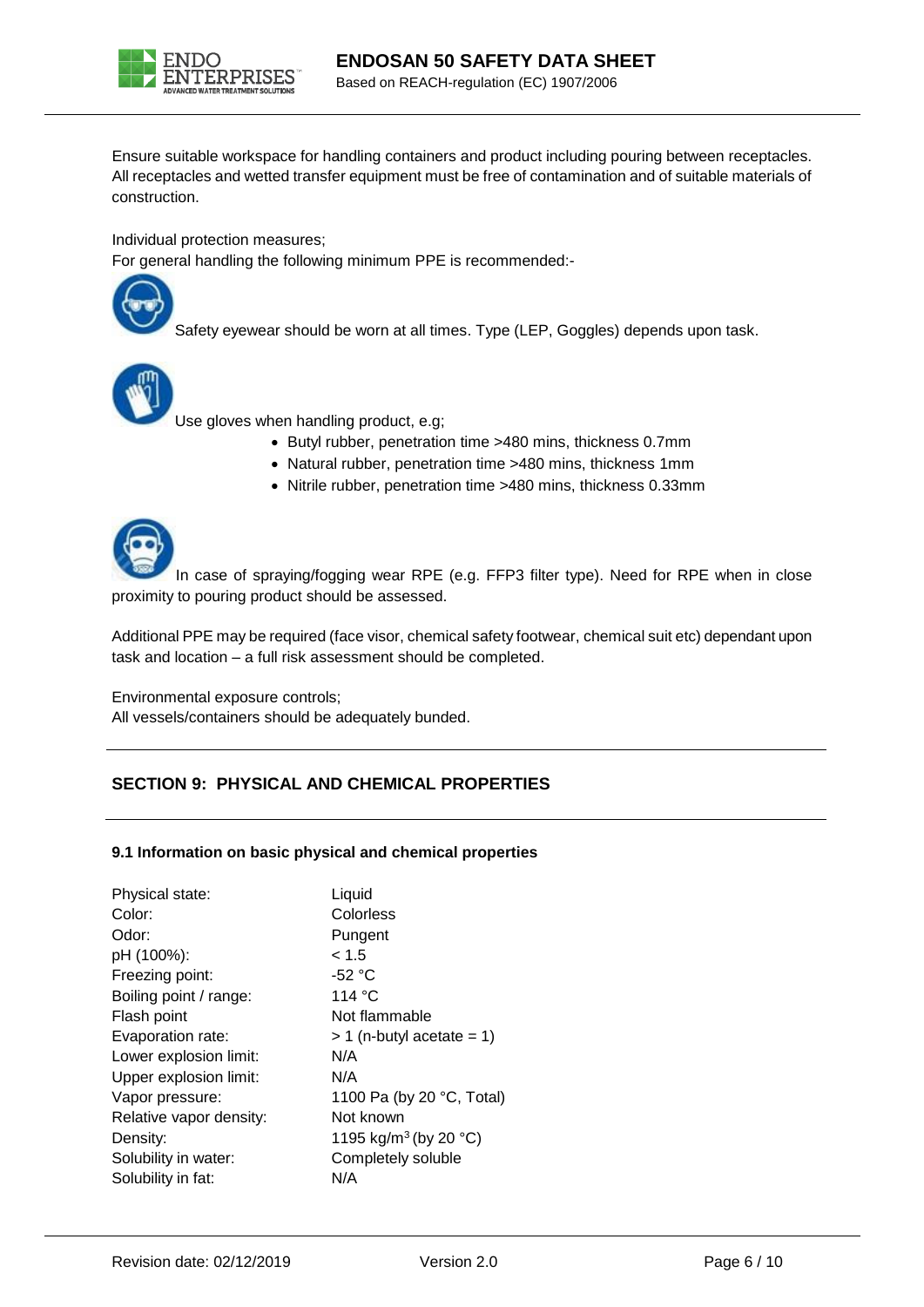

Based on REACH-regulation (EC) 1907/2006

Part. coeff. n/octanol/water: Log Pow: -1.57 Thermal decomposition: Viscosity (dynamic): < 20 mPa·s

Oxidizing: May intensify fire; oxidizing liquid

# **9.2 Other data**

N/A

# **SECTION 10: STABILITY AND REACTIVITY**

#### **10.1 Reactivity**

Danger of decomposition when in contact with avoidable substances. Danger of explosion in closed systems as result of pressure buildup. Danger of decomposition upon heating.

#### **10.2 Chemical stability**

The product is stabilized. It decomposes upon heating.

#### **10.3 Possibility of hazardous reactions**

See section 10.1.

#### **10.4 Conditions to avoid**

High temperatures. UV light. Protect from contamination.

#### **10.5 Incompatible materials**

Materials to avoid: combustible material, reducing agents, organic materials, bases, metal oxides, metal ions (e.g. Mn, Fe, Cu, Ni, Cr, Zn), metal salts, rust, dirt.

#### **10.6 Hazardous decomposition products**

Decomposes into oxygen and water. Vapor may originate during decomposition.

### **SECTION 11: TOXICOLOGICAL INFORMATION**

#### **11.1 Information on toxicological effects**

| Inhalation:      | Pungent / irritation. Irritation of mucous membranes, lung oedema. |
|------------------|--------------------------------------------------------------------|
| Skin contact:    | Corrosive. Red-ness. White-ness (oxygen emphysema).                |
| Eye contact:     | Causes damage to eyes and cornea.                                  |
| Swallowing:      | Corrosive. Bleeding of mucous membranes up to severe damage to     |
|                  | organs.                                                            |
| Sensibilisation: | Not sensitizing.                                                   |

Of hydrogen peroxide the following toxicity data/numerical measures are available:

| $LD_{50}$ (rat, oral):           | >500 mg/kg (50% concentration)  |
|----------------------------------|---------------------------------|
| $LC_{50}$ (rat, inhalation, 4h): | $2000 \; \text{ma/m}^3$         |
| $LD_{50}$ (rat, dermal):         | >4000 mg/kg (50% concentration) |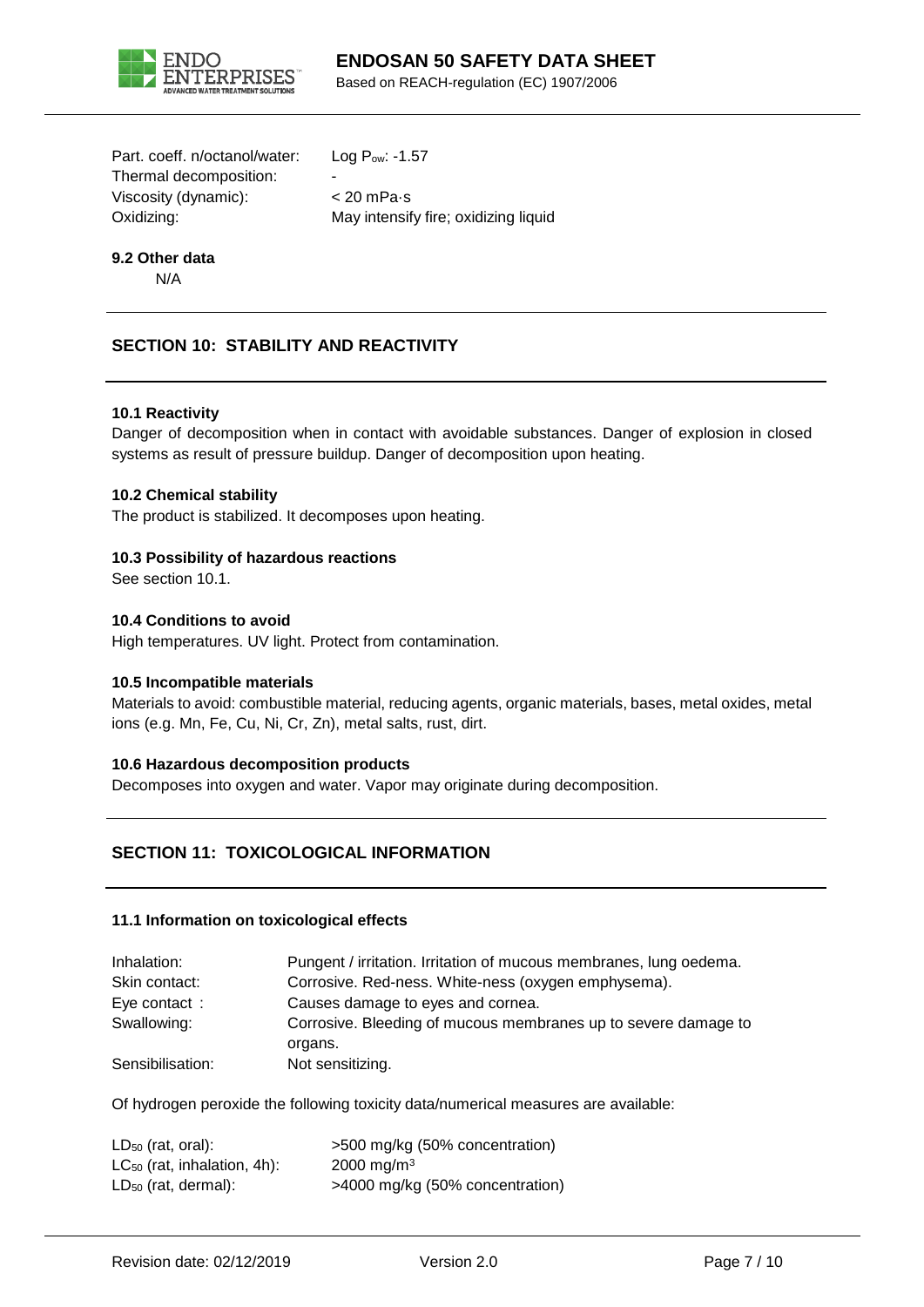

Symptoms related to the physical, chemical and toxicological characteristics;

| Effect on the skin:    | Causes burns. With increasing contact length, local erythema or extreme<br>irritation (whitening) up to blistering can occur.                                                                                                                                            |
|------------------------|--------------------------------------------------------------------------------------------------------------------------------------------------------------------------------------------------------------------------------------------------------------------------|
| Effect on the eyes:    | Extreme irritation up to cauterization. Can cause severe conjunctivitis, cornea<br>damage or irreversible eye damage. Symptoms may occur with delay.                                                                                                                     |
| Effect when swallowed: | Swallowing can lead to bleeding of the mucosa in the mouth, esophagus and<br>stomach. The rapid releasing of oxygen can cause distension/bleeding of the<br>mucosa in the stomach, and lead to severe damage of the organs, especially in<br>the event of a high intake. |
| Effect when inhaled:   | Inhalation of vapours/aerosols can lead to irritation of the respiratory tract and<br>cause inflammation of the respiratory tract and pulmonary oedema. Symptoms<br>may occur with delay.                                                                                |

### **SECTION 12: ECOLOGICAL INFORMATION**

#### **12.1 Ecotoxicity**

Aquatic toxicity; LC50/96 h/Pimephales promelas: 22 - 33 mg/l LC<sub>50</sub>/48 h/ Leuciscus idus: 35 mg/l EC50/ Daphnia: 2.4 – 7.7 mg/l

Toxicity to other organisms; EC50/30 min/activated sludge/Respiratory inhibition of activated sludge/OECD test guideline 209: 466 mg/l. EC50/3 h/activated sludge/Respiratory inhibition of activated sludge/OECD test guideline 209: > 1000 mg/l.

#### **12.2 Persistence and degradability**

Biological degradability: Hydrogen peroxide is readily biodegradable.

Chemical degradation: Decomposes into oxygen and water.

#### **12.3 Bio-accumulative potential**

Bioaccumulation is unlikely, given the low partition coefficient n-octanol/water (see SECTION 9).

#### **12.4 Mobility in soil**

See vapor pressure and solubility in water in SECTION 9. However, hydrogen peroxide will react directly when in contact with organic materials.

#### **12.5 Results of PBT- and vPvB assessment**

Hydrogen peroxide is not considered to be persistent, bio-accumulating and toxic (PBT). Hydrogen peroxide is not considered to be very persistent and very bio-accumulating (vPvB).

#### **12.6 Other adverse effects**

No data available.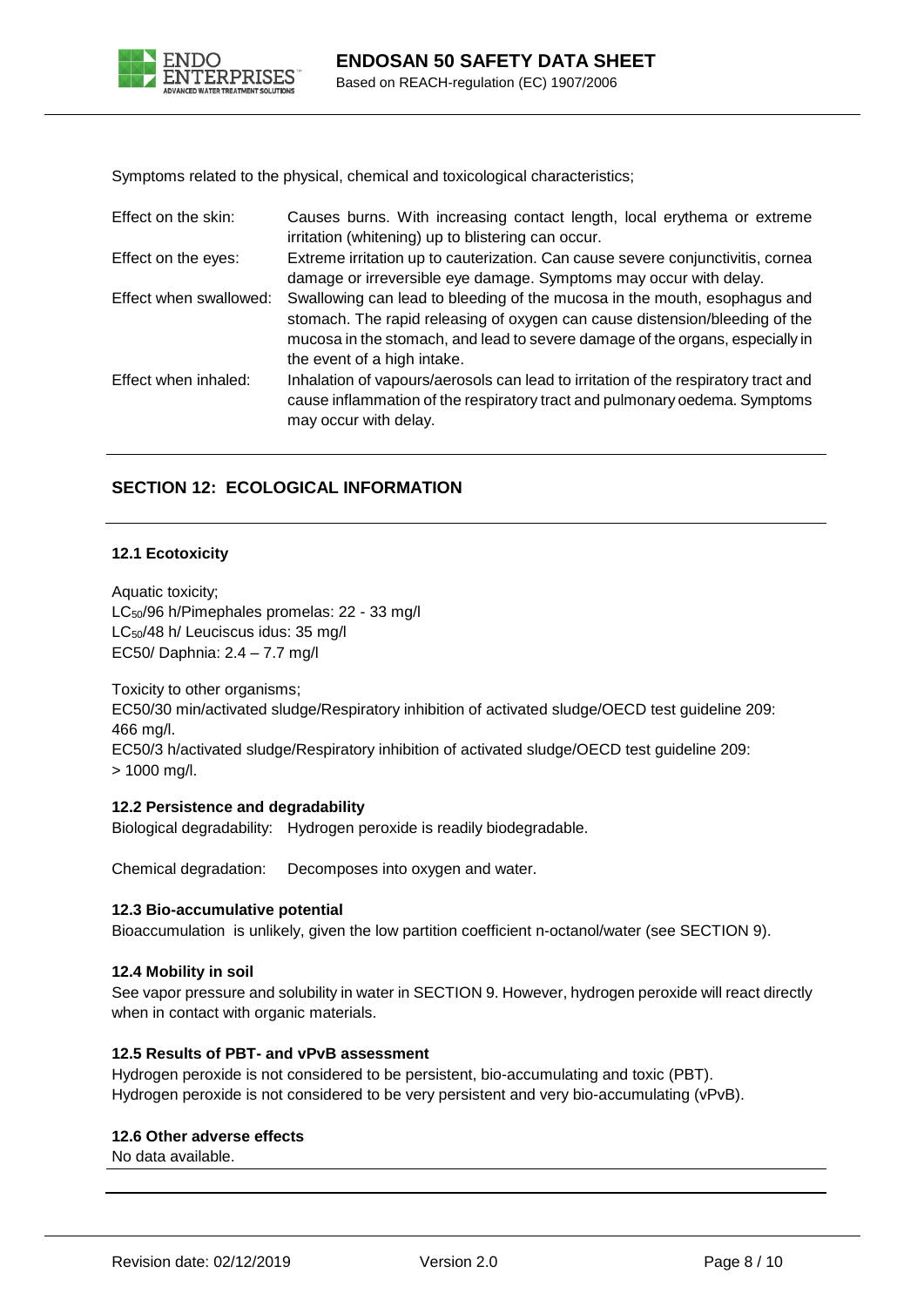

### **SECTION 13: DISPOSAL CONSIDERATIONS**

#### **13.1 Waste treatment methods**

| Product:   | The product should be used completely. Rinse empty packaging<br>thoroughly with water prior to disposal. Waste product can be flushed<br>to drain with excess of water.                                                                              |
|------------|------------------------------------------------------------------------------------------------------------------------------------------------------------------------------------------------------------------------------------------------------|
| Packaging: | All packaging is widely recycled (PE type 1 or 2), consult with local<br>waste authorities. Ensure packaging is thoroughly rinsed with water<br>(internally & externally) before disposal. Empty packaging should not<br>be used for other purposes. |

#### **SECTION 14: TRANSPORT INFORMATION**

| 14.1 UN-number:                                                                                        | 2014                                                                                |
|--------------------------------------------------------------------------------------------------------|-------------------------------------------------------------------------------------|
|                                                                                                        | 14.2 Proper shipping name: UN 2014 Hydrogen peroxide, aqueous solution, 5.1 (8), II |
| 14.3 Transport hazard class: 5.1                                                                       |                                                                                     |
| 14.4 Packing group:                                                                                    | $\mathbf{I}$                                                                        |
| 14.5 Environmental hazards: Not a marine pollutant                                                     |                                                                                     |
| <b>Land transport (RID/ADR)</b><br>Classification code:<br>ADR/RID-labels:<br>Tunnel restriction code: | 58<br>5.1, 8<br>Е                                                                   |
| Water transport (ADNR)<br>IMDG-labels:<br>EMS-number:                                                  | 5.1, 8<br>$F-H$ , S-Q                                                               |
| Sea transport (IMDG)<br>IMDG-labels:<br>EMS-number:                                                    | 5.1, 8<br>$F-H$ , S-Q                                                               |
| Air transport (ICAO/IATA)<br>General:                                                                  | IATA prohibits air cargo transport                                                  |

**14.6 Special precautions for user:** Yes – protect from heat.

### **14.7 Transport in bulk:**

Product is not intended for transport in bulk as per Annex II of MARPOL 73/78 and the IBC code.